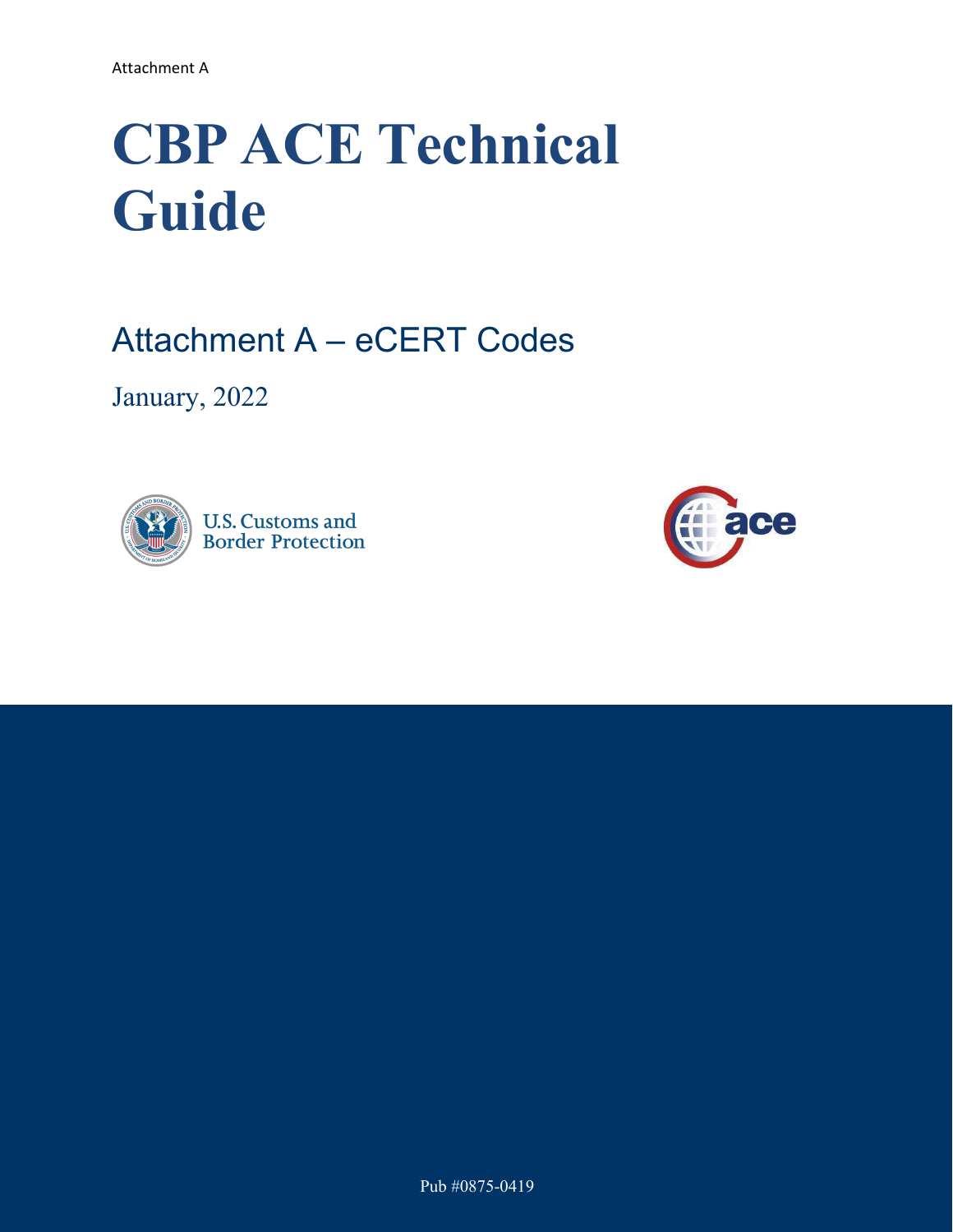# **eCERT Technical Guide**

#### **EDI Messages**

#### **CTLSET Service Message**

Identifies the UNB/UNZ Interchange Header/Trailer segment syntax rules applied when exchanging UN/EDIFACT messages with the Customs and Border Protection (CBP) electronic certificate/visa system (eCERT).

## **SANCRT International Movement of Goods Government Regulatory Message**

Message used to transmit certificate/visa registration information to the eCERT application of CBP.

## **CUSRES CBP Response Message (SANCRT)**

Message used by CBP to communicate acceptance or rejection of SANCRT message. (CUSRES message set is also used to reflect DAR/VAR information in response to REQDOC received by eCERT application of CBP.)

## **REQDOC Request of Document Message**

Message used to request a Document Activity Report (DAR) or Visa Activity Report (VAR).

#### **CUSRES CBP response Message (REQDOC)**

Used by CBP to transmit acceptance/rejection of an eCERT Request of Document (REQDOC) or to provide details of a Document Activity Report (DAR) or Visa Activity Report (VAR).

Activity Reports include the following details of certificates/visas:

- Unique certificate/visa number
- Entry numbers/lines matched to the certificate/visa
- Harmonized Tariff Schedule (classification) number
- Unit of measure
- Quantity

#### **Document Registration Status Codes**

eCERT will generate a code from the following list in response to processing a request to register a Certificate or License document to convey the overall status of the request:

- 19 CANCEL ACCEPTED
- 17 CANCEL REJECTED
- 27 ADD REJECTED
- 29 ADD ACCEPTED
- 57 REPLACE REJECTED
- 59 REPLACE ACCEPTED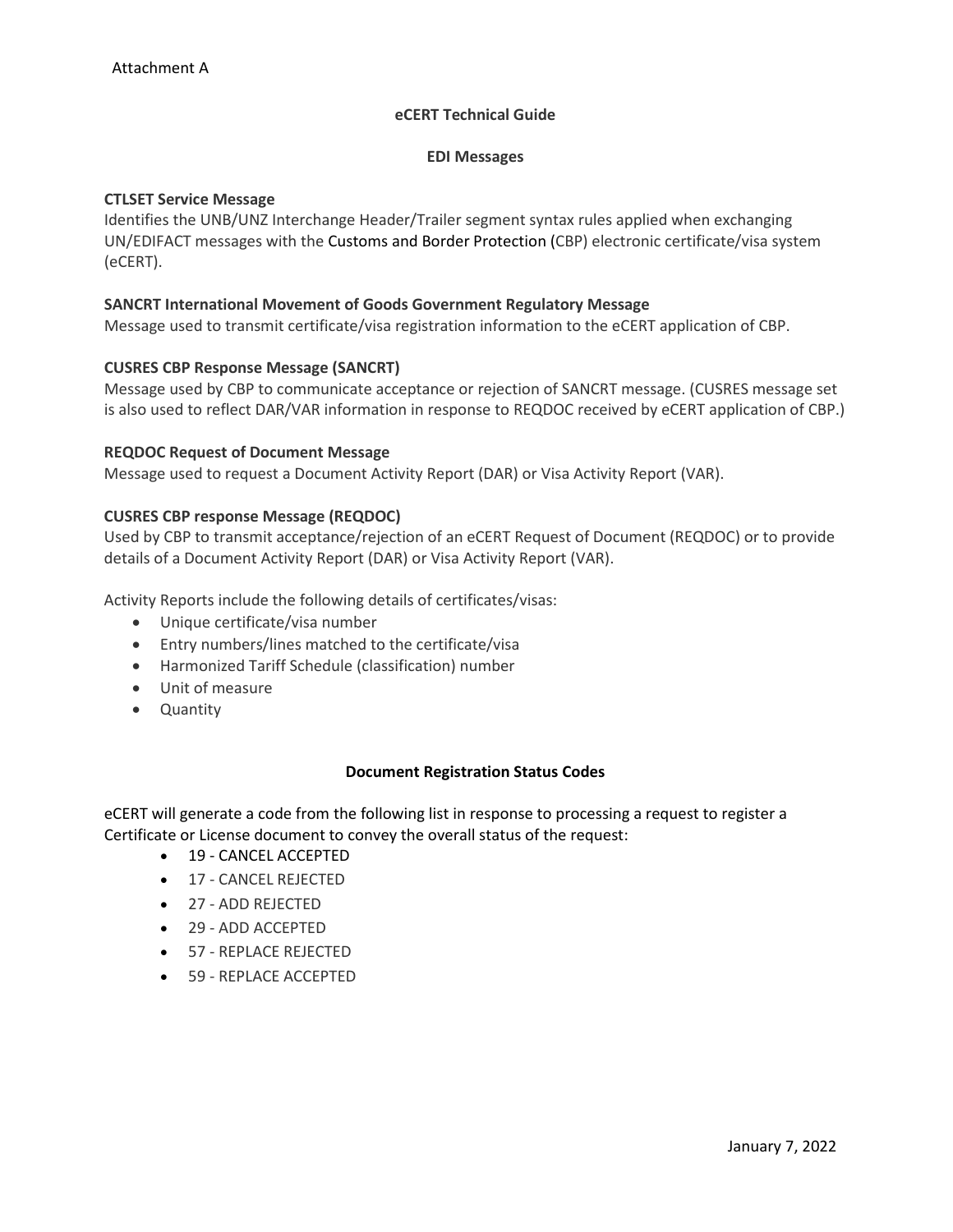# **Document Registration Error Response Codes**

eCERT will generate codes from the following list if errors are detected when processing an application to register a document (Certificate or License):

- 5JY HTS NBR LENGTH INVALID
	- 5ID INVALID CERTIFICATE ISSUE DATE
	- 5JW INVALID HTS NBR
	- 4JP U.S. MFG ID CTRY NOT=VISA CTRY
	- 5JR DOC ALREADY ON MASTER FILE
	- 4JR VISA ALREADY ON MASTER FILE
	- 5JX RPL NOT ALLOWED DOC NOT ON FILE
	- 4JX RPL NOT ALLOWED,VISA NOT ON FIL
	- 5HR CERTIFICATE IN CANCELLED STATE
	- 4HR VISA RECORD IN CANCELLED STATE
	- 5IV REPL NOT ALLOWED,VISA NBR MATCHED
	- 4IV REPL NOT ALLOWED DOC NBR MATCHED
	- 5JQ CNCL NOT ALLOWED DOC NOT ON FILE
	- 4JQ CNCL NOT ALLOWED,VISA NOT ON FILE
	- 5IW CNCL NOT ALLOWED CERT MATCHED
	- 4IW CNCL NOT ALLOWED,VISA NBR MATCHED
	- 5FE DOCUMENT NUMBER INVALID
	- 4FE VISA NUMBER INVALID
	- 5JV DUPLICATE HTS NUMBERS
	- 4JV DUPLICATE CATEGORIES
	- 4IX ZERO QTY NOT ALLOWED
	- 4JZ INVALID TRANS TYPE NOT 1, 2 , 5
	- 4JU LINE COUNT MISMATCH
	- 5JT SYNTAX VALIDATION FAILURE; VERIFY MESSAGE FORMAT